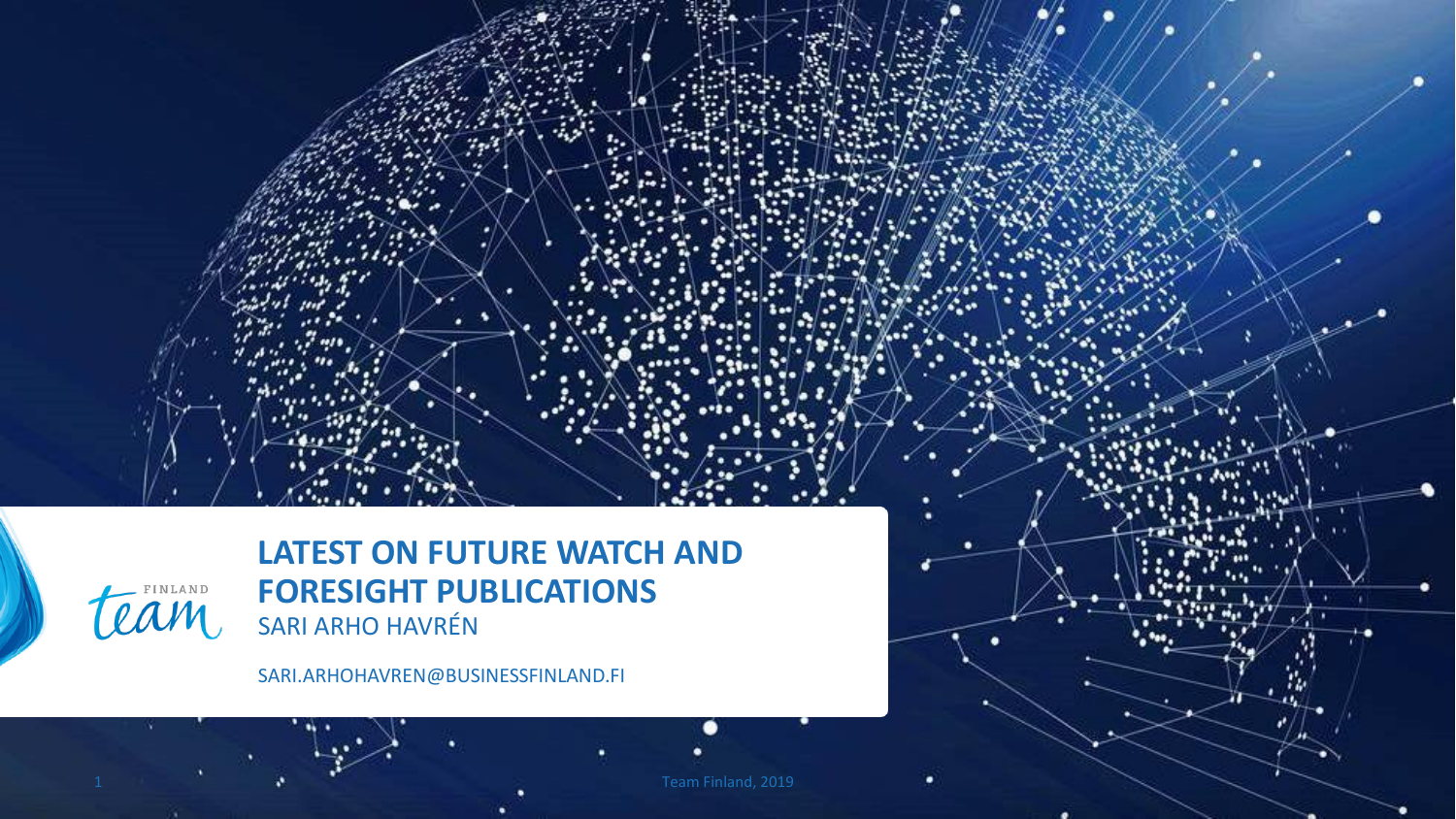### **LATEST PUBLICATIONS FROM FUTURE WATCH**

- Based on the future signals created in Team Finland Future Watch workshop in spring 2019 in Hong Kong, six phenomena have been studied and are or will be published in Market Opportunities platform.
- China related new signals:
	- **China's Generation Z** (Published)

**Lack of Cultivable Land in Asia** (special focus on China) (Published)

Cooling China with air conditioners, threats and possibilities (Will be published in October)

Aging China and Health Care (Will be published in Oct-Nov)

Corporate Social Credit System (Will be published in Oct-Nov)

Fintech – Hong Kong's role in global Fintech competition (Will be published in Nov-Dec))

#### **OTHERS**

**Cyber security risks in Asia** (including China) (Published) Hong Kong in the midst of Trade War between China and the US (Not public publication, confidential) Hong Kong's future economic outlook (Will be published in Oct-Nov)

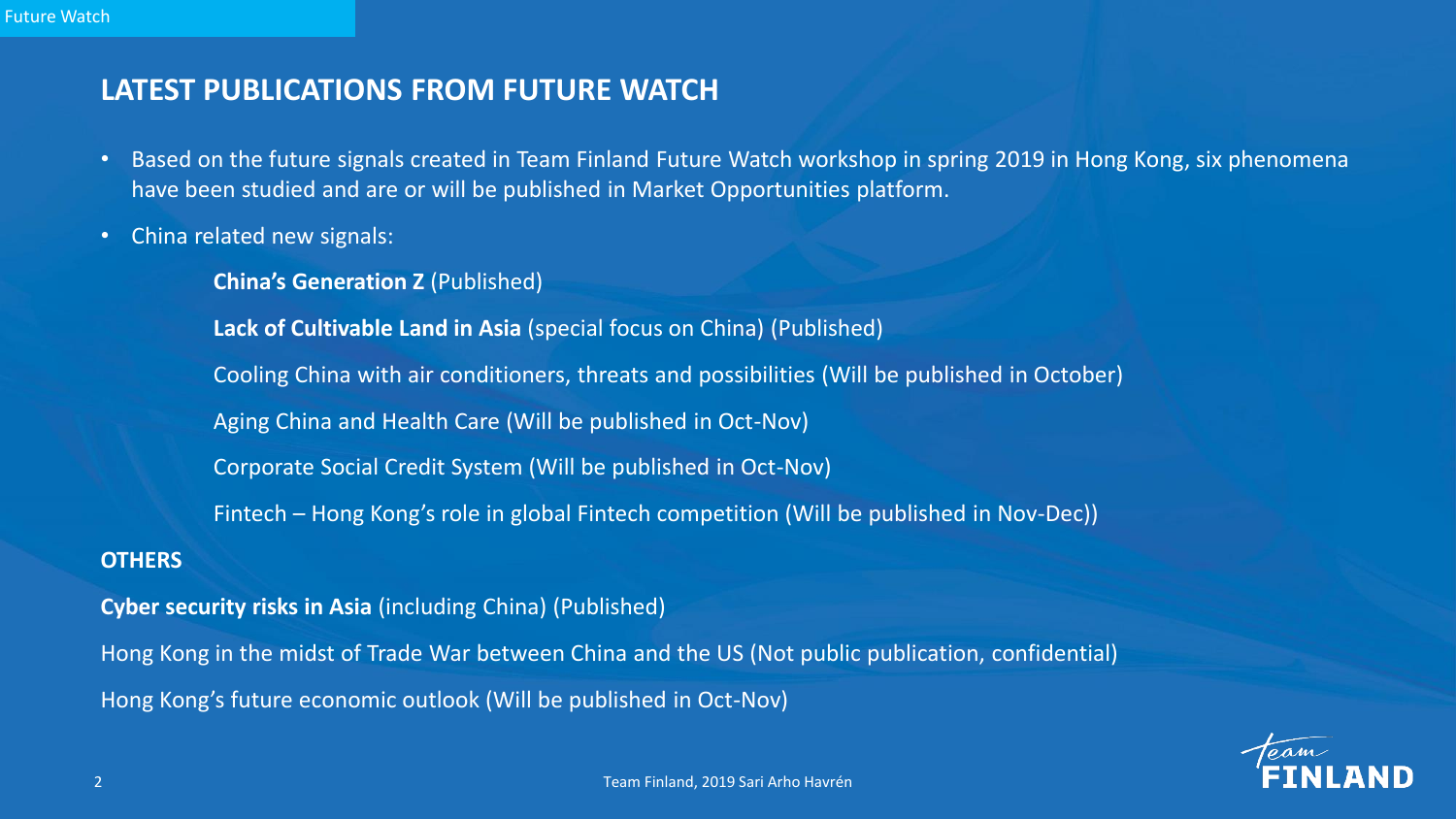### **LATEST ON FUTURE WATCH: WHAT'S TRENDING GLOBALLY TOWARDS 2030? - FOOD FOR THOUGHT, HOW'S CHINA REFLECTING THE GLOBAL DRIVERS?**

### **OVERSATISFACTION OF BASIC NEEDS**

- $\Rightarrow$  Thinking will change into "what can I do to the world" instead of "What the world should do to me"
- $\Rightarrow$  People start to turn towards sensible and meaningful basic needs

### **CLIMATE CHANGE WILL HIT US ON OUR FACES**

 $\Rightarrow$  Denialism: The crises on our door steps will increase the amount of people who want to deny climate change in order to safeguard their own financial and vested interests CONFLICT BETWEEN THESE GROUPS

#### **CORPORATE CULTURES AND LEADERSHIP WILL BE UNDER PRESSURE TO CHANGE**

- $\Rightarrow$  Shareholder value is not the only value any more in the future
- $\Rightarrow$  Businesses are becoming increasingly politiced values (environmental, political) are influencing businesses through consumers
- $\Rightarrow$  People start demanding their voice to be heard in corporate leadership

### **PEOPLE HAVE LOST THE ABILITY TO UNDERSTAND HOW THE LIVING ORGANISMS W**ORK

- $\Rightarrow$  Industrialisation and urbanisation have caused people to alienate from the planet
- $\Rightarrow$  Digitalisation is further alienating us

### **STRONG SIGNALS THAT THE WORLD IS DIVIDING INTO TWO ENTITIES: DIGITAL, POLITICAL, IDEOLOGICAL**

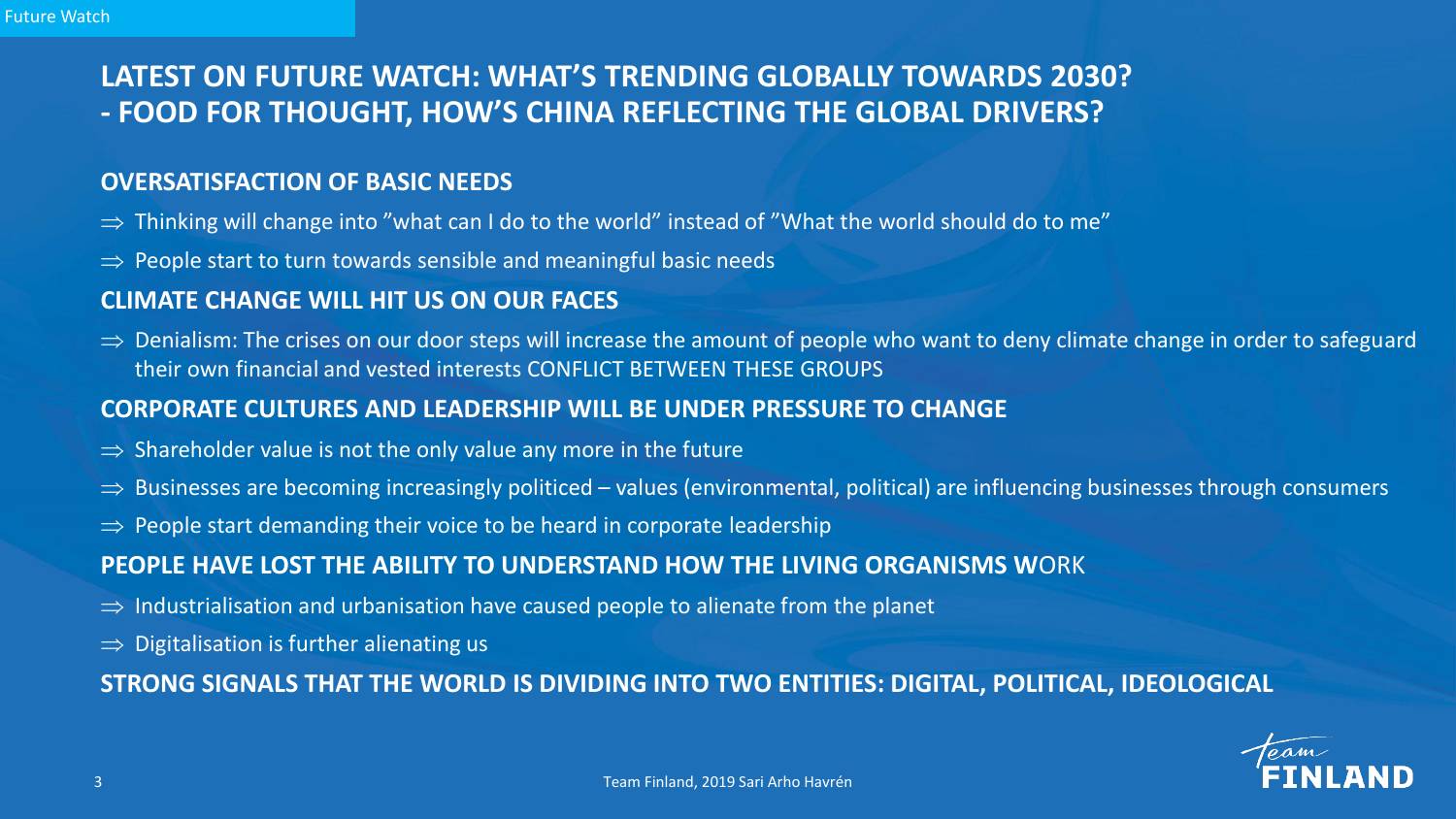## **HTTPS://WWW.MARKETOPPORTUNITIES.FI**

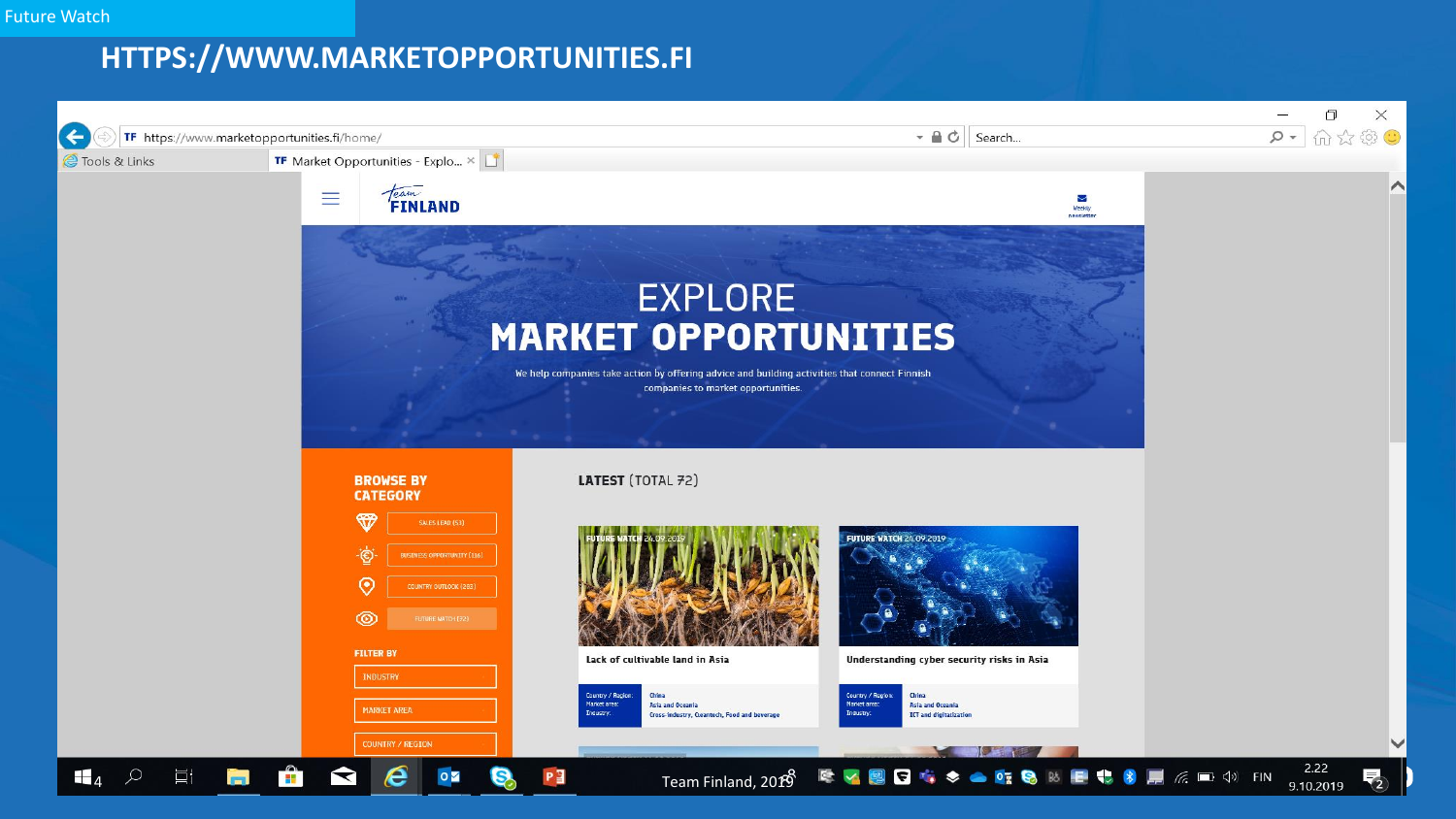## CHINA'S GENERATION Z

China's one child policy has contributed to the evolution of the Generation Z. The most common definition for China's Generation Z is the post 1995 generation, ranging between the ages of 15 and 23. Generation Z in China differs from peers in Western Countries notably in the economic conditions that has been favourable particularly for this generation of young people who have witnessed constant economic growth. Prosperity characterises the lives of these young people as they make almost one-third of the total consumption in China. The market is valued at 50 billion US dollars. Grandparents and parents (so called 4-2-1) practically enable the lifestyle of the Generation Z. Above 10% of average household spending in China originates from Generation Z. This generation is vitally important for the consumer brands: they have money to spend and on an annual level, they buy luxury items using more than 7,000 US dollars.

Generation Z is not too interested in saving; credit and debt are also options when it comes to financing expenses. In addition to 'living in social media', Generation Z also spends their money there.

Published in September 2019

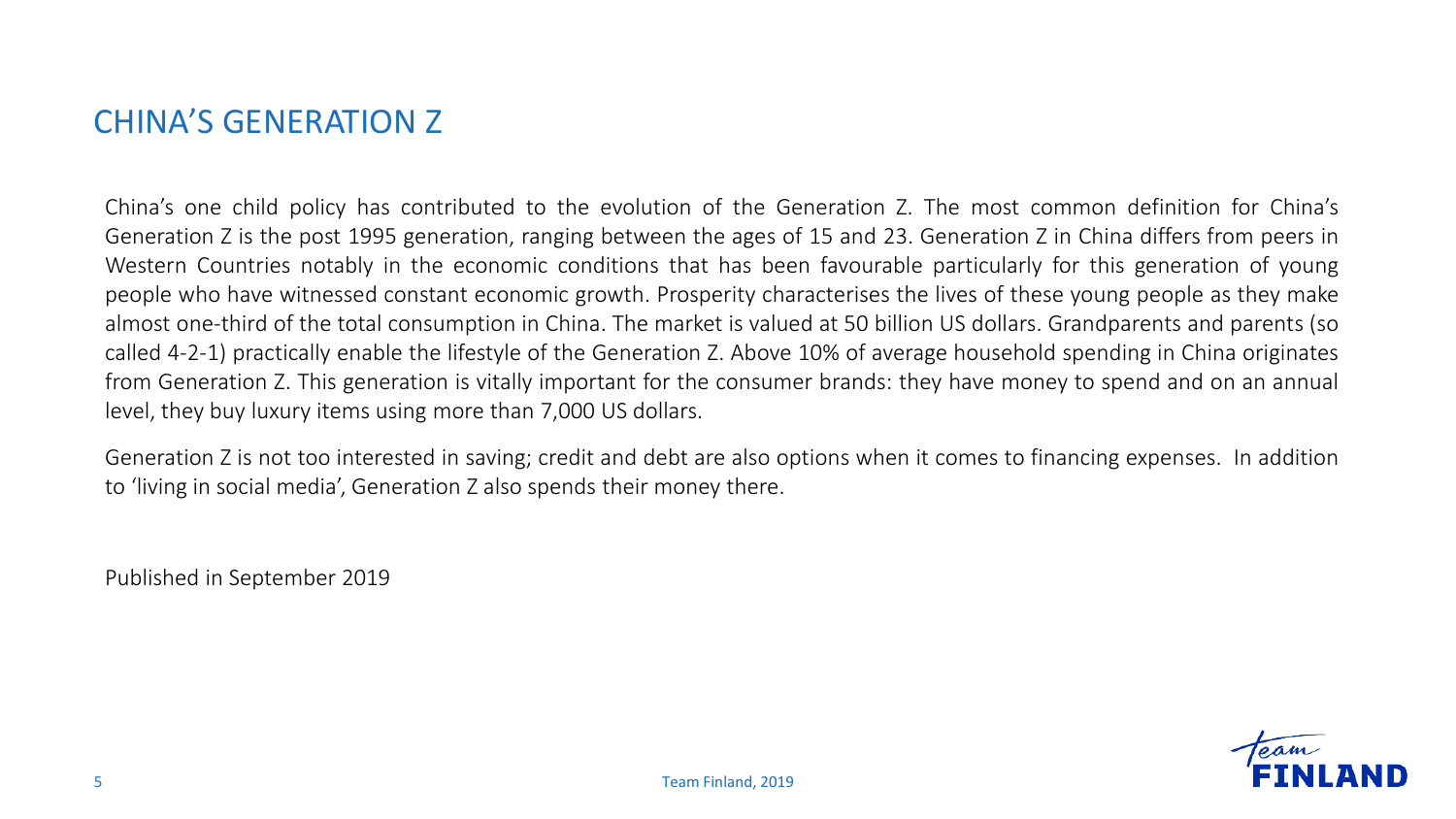## UNDERSTANDING CYBER SECURITY RISKS IN ASIA

Cyber security is becoming increasingly important in all over the world and not least in Asia. The cyber threats landscape consists of eight different threats.

Cyber-physical attacks, Data nationalism, Cyber attacks using next-gen technologies, Victimise small & medium businesses, Political & economic threats, Enhanced regulatory requirements, Commodisation of cybercrime and Digital enablement threats.

Readiness of the countries' is usually depending on countries' maturity and regulations. Matured countries have usually more efficient regulation ranging from the data breach notifications to the clear processes. The problems for developing countries include finding IT experience and expertise. The lack of tension and interest makes these countries vulnerable to Cyberattacks. The exception is China, which has created its distinct environment. China's goal is to create "internet sovereignty".

In 2017, China implemented the Cyber Security Law (CSL). This law affects Finnish companies in many ways. Ever-changing regulations make it hard for companies to keep up.

The best ways to be prepared for cyber attacks are:

- Align cyber security with business operations
- Establish clear operational responsibilities for cyber security
- Ensure executive understanding and oversight
- Ensure executive understanding and oversight

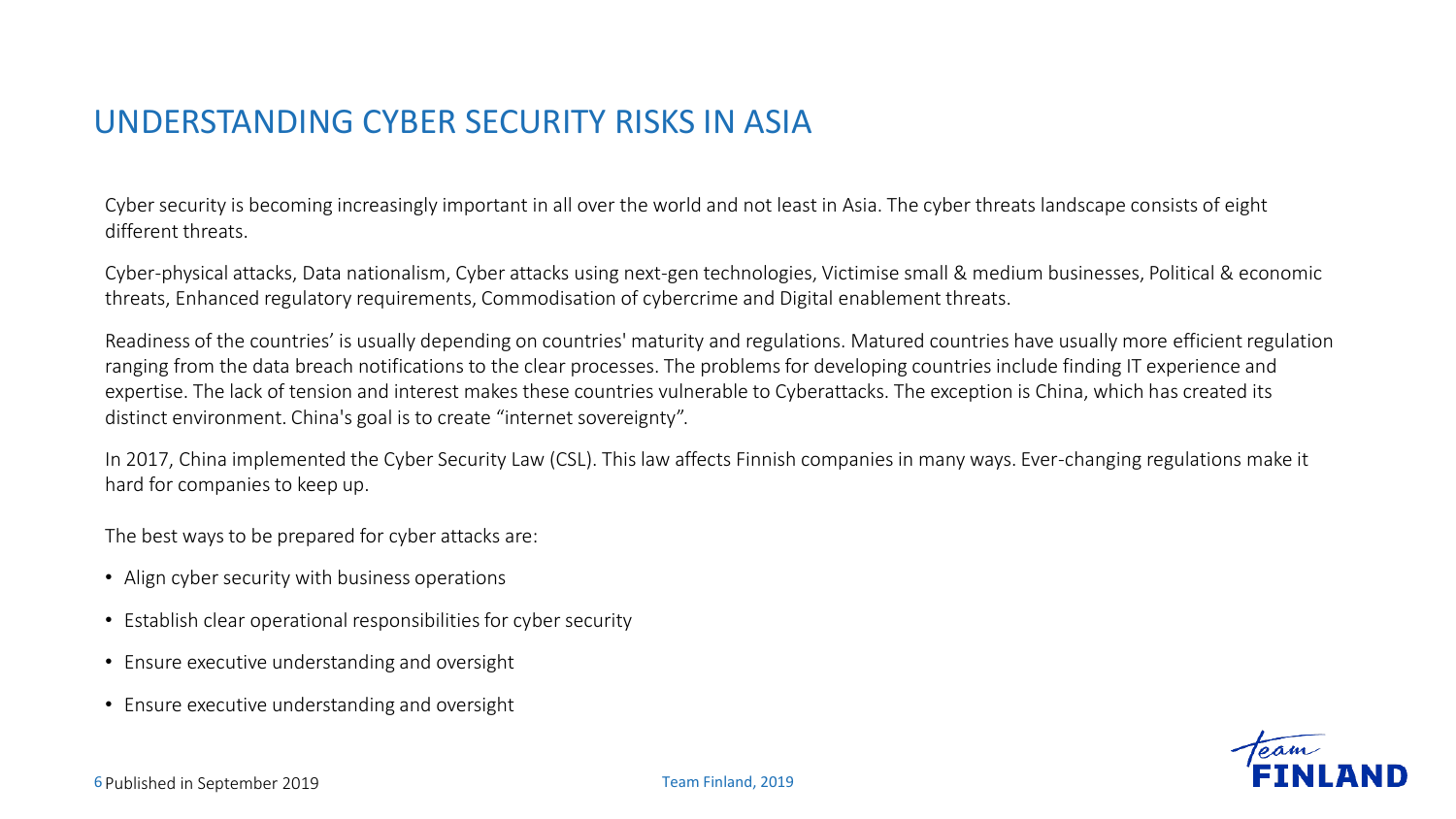## LACK OF CULTIVABLE LAND IN ASIA

Every year, around three million hectares of agricultural land is lost globally. The more land we lose, the more difficult it becomes to produce the amount of food needed to feed the growing population. China has to feed almost a quarter of the world's populations but it only has 7% of the world's total arable land. Huge amounts of land are lost each year to new highways, housing, and other construction for urban needs.

The world population is expected to reach 9.7 billion by the year 2050 in which 90% is going to be in Asia or Africa. In the same year, the world needs to provide 60% more food than we currently produce.

In China, the farmable land is not expected to increase, so it must be able to produce a larger amount of food with the same resources. China's answer? Technology

New market opportunities all over the world will appear in food and agriculture businesses, and not least in China. In 2019, UBS investors calculated that the food production business will create over 700 billion USD market until the end of the year 2030. The market forecast is showcased on the right.

New business opportunities may emerge in the following areas:

- 1. Creation of new cultivable land.
- 2. Cleantech services to purify soil and preventing further contamination.
- 3. Food production styles such as vertical farming type production.
- 4. Innovations and technologies in agriculture (AI, robotics, drones).
- 5. New types of meat substitutes.
- 6. Creating stronger crops and seeds

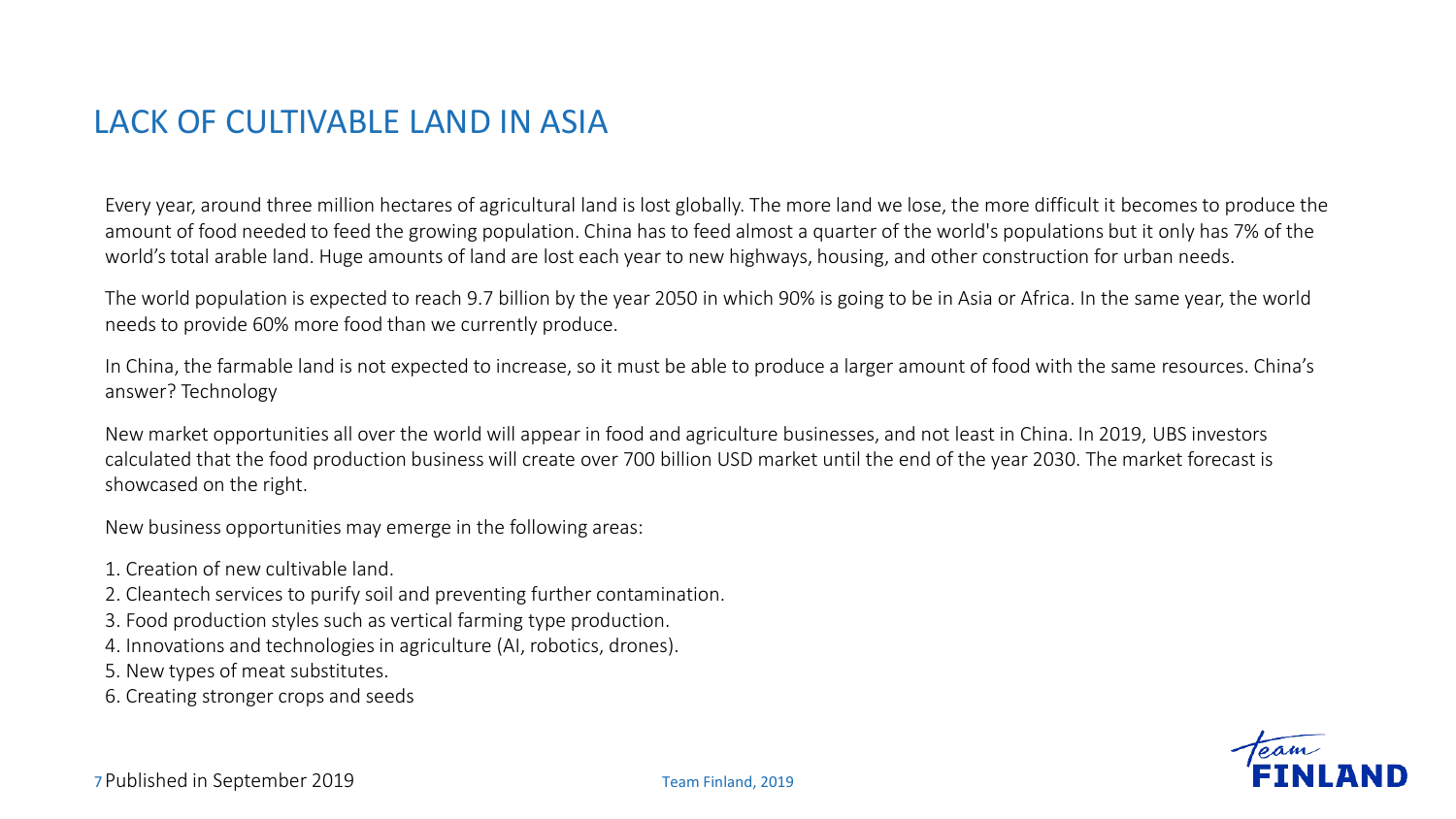## SIGNAL: COOLING CHINA WITH AIR CONDITIONERS- THREATS AND POSSIBILITIES

Due to global warming and a growing number of heatwaves, the number of air conditioners will triple to 5.6 billion units by 2050.

Cooling is proven to be important, for example, for health and work efficiency. Also, air conditioners are needed to store food and medicines.

By the year 2030, 13% of the world's greenhouse gas emissions will be produced by the refrigeration sector.

China is the world leader in producing and selling air conditioners. Few manufacturers are dominating the industry and they operate with the existing regulations. Furthermore, many people in China cannot afford more expensive, energy-efficient equipment.

Inefficient air conditioners and poison coolants together form a problem that is difficult to manage.

Efficient and environmentally friendly devices are cheaper in the long run to customers but are not popular because of the high prices.

In China, the energy produced to power the AC devices is mostly manufactured by using coal.

The study made by the International Energy Agency (IEA) states that the energy-saving potential is 45% by 2050. This can be achieved by investing in energy-efficient air conditioners, environmentally friendly buildings and coolants.

United Nations has set a goal to secure clean and cheap energy also for people living in poorer areas to reduce greenhouse gas emissions.

Estimated publishing schedule October 2019

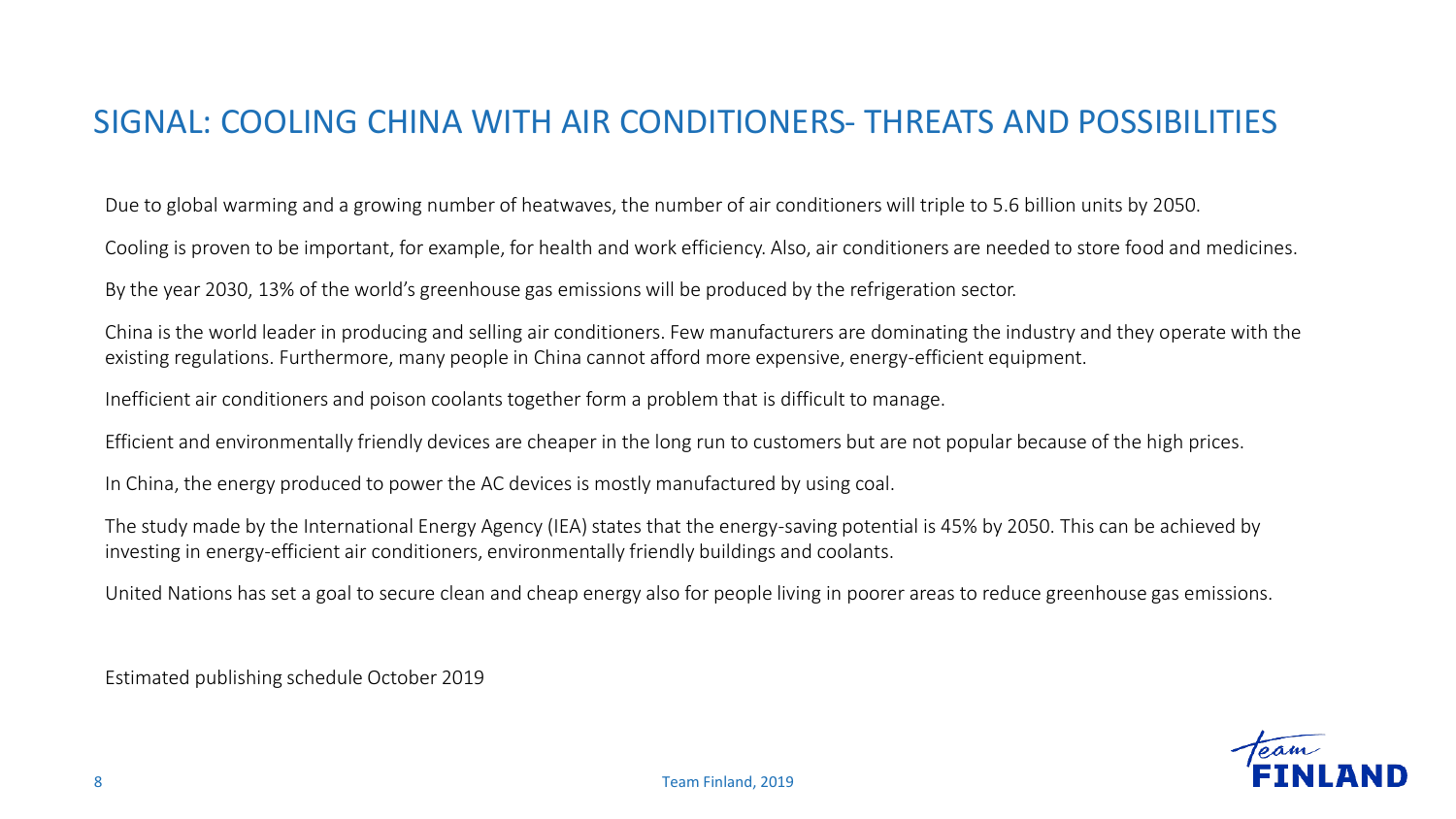## AGING CHINA & HEALTH CARE PROBLEM

China is one of the fastest aging countries in the world. United Nations has stated that by the year 2030, the entire baby boomer generation (born between 1946-1964) will be over 65 years old. Thus, in 2025 there are going to be 300 million elderly citizens in China. In 2033 that same number will be 400 million and in 2050, 487 million.

The age of retirement in China is 55 for women and 60 for men. These are considered to be one of the youngest in the whole world. On top of this, in 2017 the World Bank estimated that the current life expectancy in China will be over 76 years. People will live longer and healthier which means changing the social fabric. Elderly people have more money and time than ever before. Healthcare in particular needs innovations as the number of elderly people explodes in China. These problems have been caused by the increase in people's life expectancy, rapid urbanization and the change of family demography to the 4-2-1 system

One of the biggest problems of the future will be elderly care in China. The population will age at such a high rate that the Chinese health care system cannot prepare for this without the help of the private sector. There is already a shortage of nursing homes, nurses, doctors and hospitals. Thus, China has deregulated but has not led to the desired investment.

Healthcare was previously covered by the negative list. 01.01.2020 China will remove healthcare from this listing. This will make it much easier for foreign companies to enter the market.

Other possible solutions to the situation may be found from the new technologies such as artificial intelligence, robotics and wearable healthcare equipment (Watches, belts, etc.)

Estimated publishing schedule October/November 2019

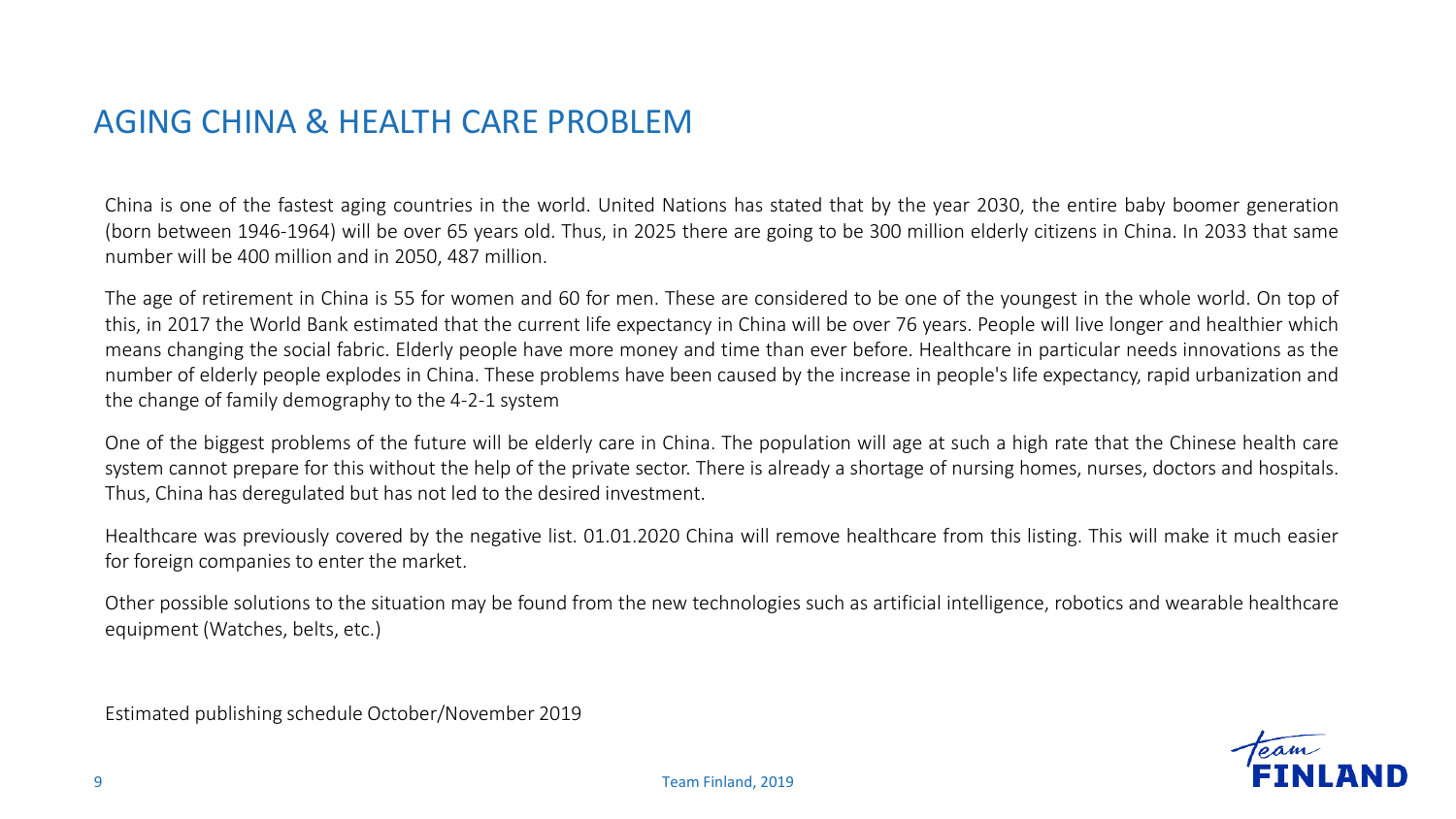## CORPORATE SOCIAL CREDIT SYSTEM IN CHINA

By the end of 2020, China intends to fully implement the Corporate social credit system (CSCS). The system maintains a real-time point system utilizing artificial intelligence (AI). The company may gain or lose points depending on whether the company is operating under Chinese laws and good practice. These rules are set by the Chinese government. The lower the score, the harder it is for companies to do business. Penalties may include, for example, denials to entry the market or more difficult permission processes. In the worst-case scenario, the company may fall into the so-called blacklist. Higher scores, on the other hand, may enable lower taxes, getting a loan at a lower interest rate and possible public administration purchase requests. In theory, the system creates the same rules and opportunities for all businesses.

The challenge, especially for small and medium-sized enterprises, is to keep up with ever-changing rules and regulations. The compliance of the company's partners also affects the company's credit score. Thus, companies need to monitor their partner's operations. Scoring obliges companies to observe company representatives and high-end management. This type of supervision may be too much for many Western companies. The more thoroughly companies are prepared, the better. For many, the workload can come as a surprise. Companies must have good communication links with the government. Second, internal communication must be to respond quickly to changing regulations and issues. One department can quickly influence a company's points, either positively or negatively.

Estimated publishing schedule October/November 2019